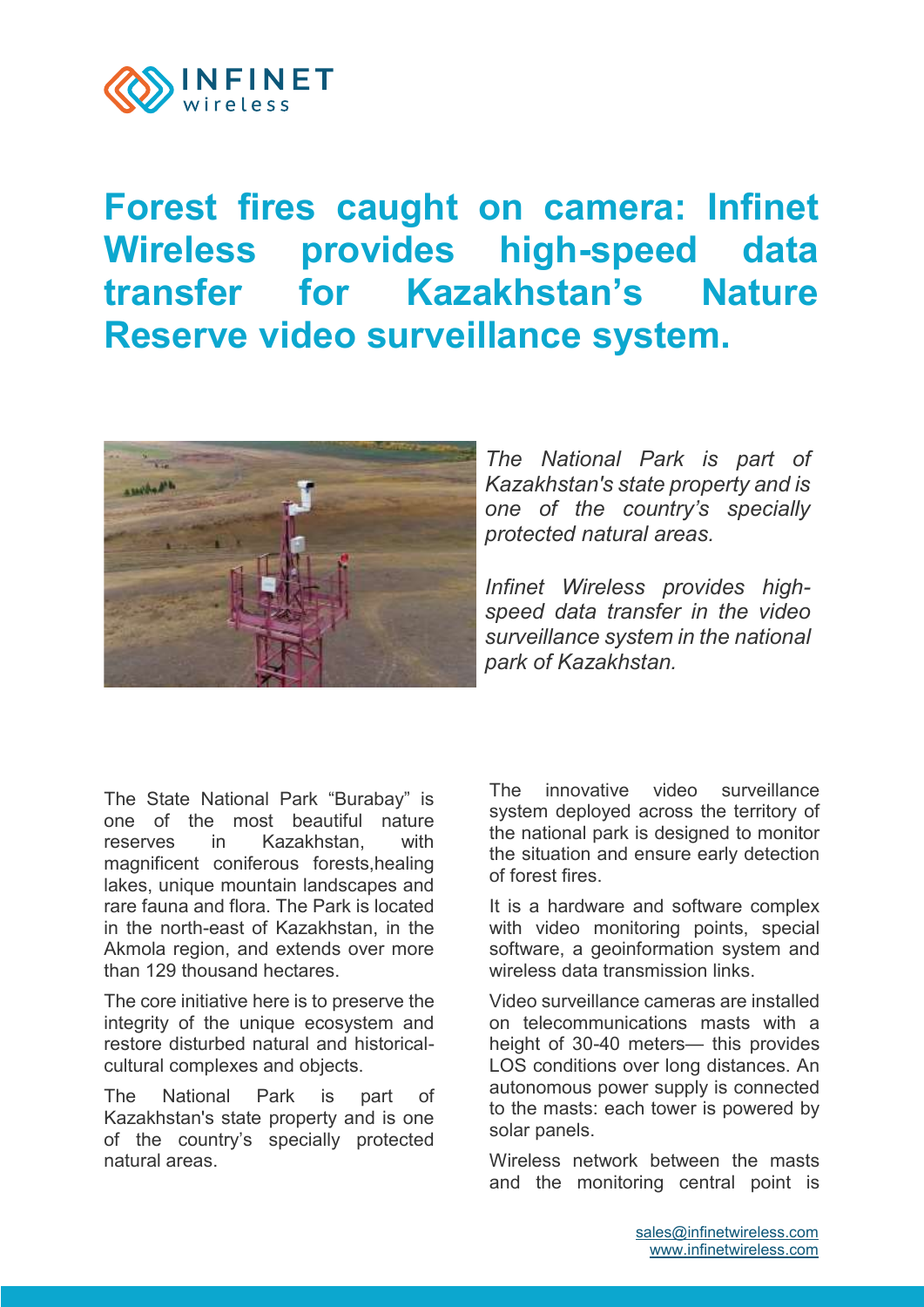organized on the basis of the Vector 5 Point-to-Point solutions with a bandwidth of up to 450 Mbps. A total of 14 radio links have been installed, which provide coverage of most of the territory of the reserve.

When fire is detected, video cameras equipped with ultra-precise thermal imagers recognize a cloud against a forest background, picking up a signal at distances of up to 13 km, determine the coordinates of the fire source and transmit information to a monitoring center instantly.

When choosing a vendor, the main factor in favour of Infinet Wireless products was the simplified integration of wireless solutions into the existing infrastructure. Additionally, the Infinet Wireless solutions proved to be more affordable than the solutions of competitors.

The required equipment had to withstand the most unfavourable weather conditions of the region (strong winds and rains, temperature changes, fogs) and was able to connect to the ground in case of a lightning strike.

Infinet Wireless solutions have a moisture protection system and a built-in lightning protection. Moreover, uninterrupted operation is guaranteed at extreme temperatures from -40 °C to  $+60 °C$ .

Some radio links were deployed across the surface of Lake Borovoe, which is located on the territory of the reserve.

The water surface is known to have a strong influence on the radio links due to multipath signal propagation and amplitude distortion.

The Vector 5 solutions are equipped with all the mechanisms needed to maintain stable radio connectivity — this is an Automatic Retry reQuest feature, activating in case of loss of data during signal propagation (ARQ), minimizing the influence of interference, etc. Also, if there is interference at the operating frequency from other devices, the Instant DFS technology automatically changes the center frequency without interrupting communication.

*"It was our first experience of working with the Infinet Wireless company. We were able to deploy a reliable wireless network with impressive functionality in the shortest possible time. Infinet offered us an operator-class solution for consumerlevel cost. The solutions of the Russian vendor are able to provide high-resolution video transmission in real time with minimal video transmission delay. We are very pleased that our efforts proved successful, and we were further convinced that with the Infinet solutions we can solve the most complex technical tasks of our customers,"-* said **Yuri Kim**, General Director of Baylanys Telecom and Technology.